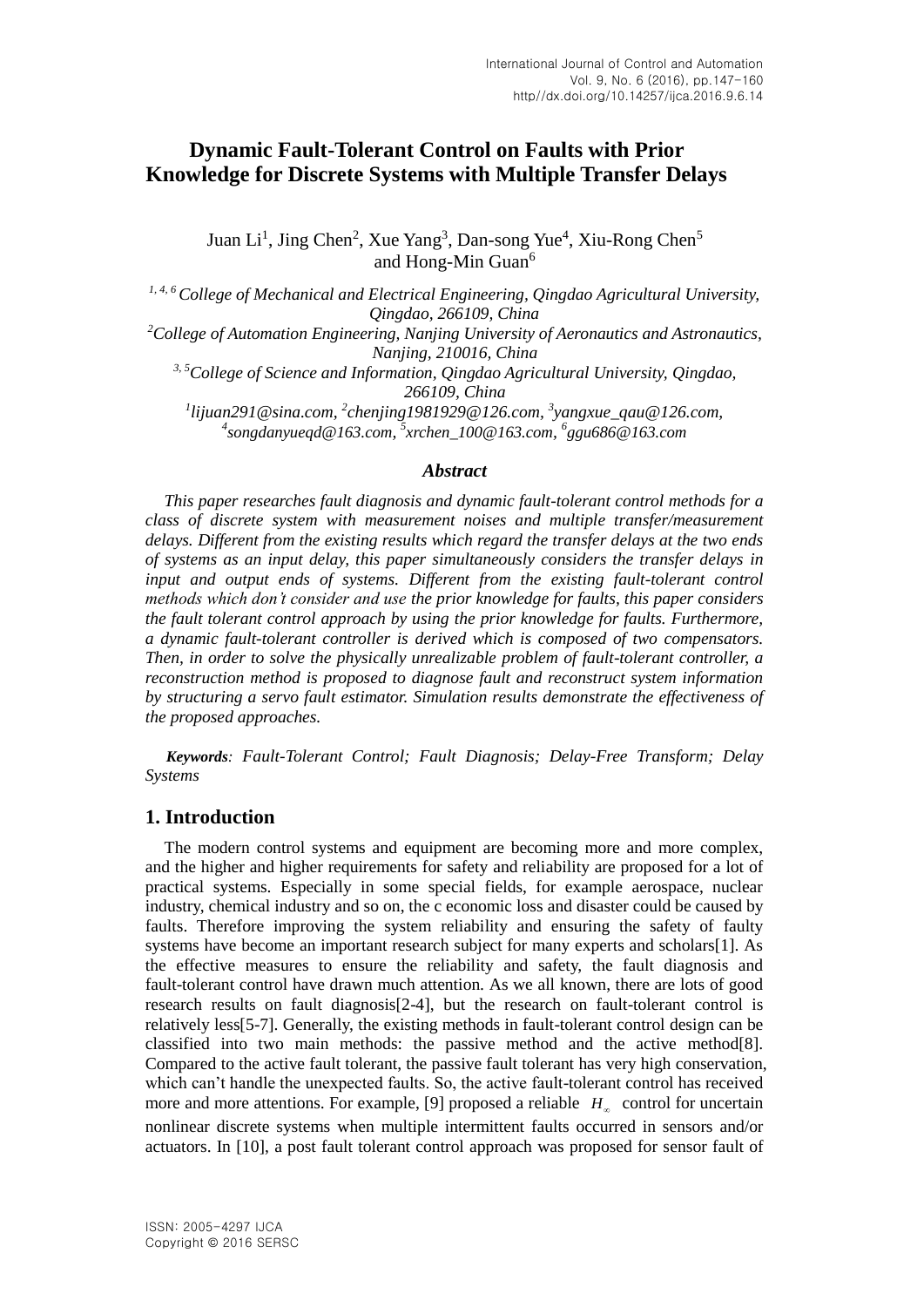an induction motor and validated by an experiment of induction motor. For a stuck-actuator fault, [11] presented an adaptive fault-tolerant control approach to accommodate the incipient faults. Another adaptive fault-tolerant control scheme was proposed in [12] based on leader-follower consensus control when actuator faults occurred. [13] presented a self-restore fault tolerant control approach based on the diagnosed faults. For the faults of nonlinear discrete systems, [14] proposed a fault-tolerant control strategy and applied it to the twin-rotor system. For a class of switched systems, [15] proposed a robust fault-tolerant control approach when there were structural uncertainties, and applied it to haptic display systems. In [16], an active fault tolerant control was proposed for nonlinear systems when the actuator and sensor faults simultaneously occurred. [17] presented a fault-tolerant strategy which was composed of a fault estimator and a robust fault-tolerant controller, and applied it to a practical quadruple-tank process. [18] proposed a fault-tolerant control method which was based on algebraic derivative estimation. [19] proposed a flexible fault-tolerant topology scheme for the faults of switched reluctance motor. An optimal fault-tolerant control for a kind of faults was proposed in [20]. [21-22] gave a survey on fault diagnosis and fault-tolerant control.

The above scholars and the other scholars have given some good results on fault-tolerant control. Whereas, the existing method seldom consider the priori knowledge of faults<sup>[13, 21]</sup>. [13] and [20] considered the priori knowledge of faults to realize the self-restore control and optimal fault-tolerant control, but they all didn't consider the multiple transfer delays in both input end and output end of system. [23] considered the fault diagnosis for systems with delayed measurements and inputs, but it didn't consider the fault-tolerant control. On the basis of the above, this paper researches the fault-tolerant control approach by means of the prior knowledge of faults when the measure/transfer disturbances exist.

The objective of this paper is to research the fault-tolerant control approach for discrete systems with measurement/transfer noise and transfer delays in the input and output ends of systems. A kind of dynamic fault-tolerant control is proposed by taking use of the known prior knowledge of faults. Furthermore, a design scheme is proposed to solve the physically unrealizable problem of dynamic fault-tolerant control.

The outline of this paper is as follows. The problem is formulated in Section 2. In Section 3, the fault-tolerant controller is designed and the physically unrealizable problem is given. Section 4 gives a delay-free transformation method to overcome the difficulty of fault diagnosis and fault-tolerant control due to the existence of delays. In Section 5, the dynamic fault-tolerant controller is proposed that consists of two compensators and a servo fault estimator, and the physically unrealizable problem is solved. Section 6 gives a numerical example. Finally, some conclusions are drawn in Section 7.

# **2. System Model and Problem Statement**

Consider a class of linear discrete system with faults, multiple transfer delays and measurement/transfer noise as follows<br>  $x(k+1) = Ax(k) + Bu(k-d) + D_1 f(k), \quad k = 0,1,2,...,$ 

$$
x(k+1) = Ax(k) + Bu(k-d) + D_1 f(k), \quad k = 0, 1, 2, \dots,
$$
  
\n
$$
x(0) = x_0,
$$
  
\n
$$
u(k) = 0, \quad k = 0, 1, \dots, d - 1,
$$
  
\n
$$
y_0(k) = Cx(k) + D_2 f(k), \quad k = 0, 1, 2, \dots,
$$
  
\n
$$
y(k) = \begin{cases} y_0(k-h) + Nn(k), & k = h, h+1, h+2, \dots, \\ 0, & k = 0, 1, \dots, h-1. \end{cases}
$$
\n(1)

where  $x(k) \in \mathbb{R}^n$ ,  $u(k) \in \mathbb{R}^p$  and  $y_0(k) \in \mathbb{R}^q$  are the state vector, the control input vector and the output vector of the generalized controlled plant, respectively.  $y_0(k) \in \mathbb{R}^4$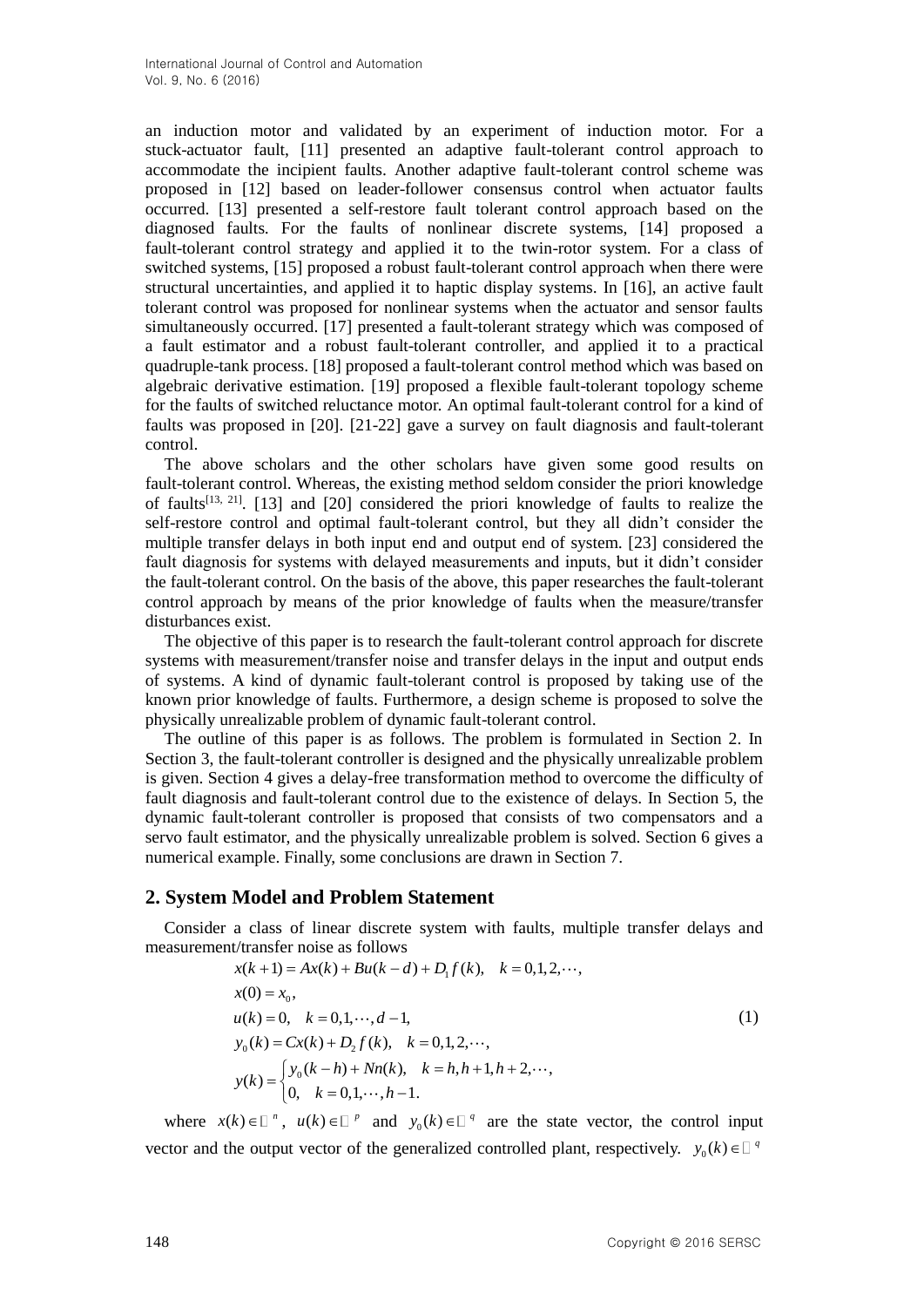and  $y(k) \in \mathbb{R}^q$  are the actual delay-free output vector and the transferred measurement output vector with output transfer delay, respectively.  $d$  and  $h$  are the known transfer delays in input end and output end, respectively.  $h \ge 1$  and  $d \ge 1$  are positive integers.  $(\mathbb{D}(k) \square (\mathbb{D}(k)) \cap T$  is the sampling period.  $f(k) \in \square^m$  is the indirectly measurable fault vector.  $A$ ,  $B$ ,  $C$ ,  $D_1$ ,  $D_2$  and  $N$  are real constant matrices of appropriate dimensions.  $n(k)$  is the measurement/transfer noise. Without loss of generality, assume that  $n(k)$  is white noise.

In general, we have certain prior knowledge for faults. Here, we discuss a kind of faults with prior knowledge, *i.e*., the dynamic characteristics of the faults are known. We can derive the fault vector  $f(k)$  as the following exosystem in the discrete form [23].

$$
\psi(k+1) = G\psi(k), \ k = k_0, k_0 + 1, k_0 + 2, \cdots,
$$
  
\n
$$
\psi(k_0) = \psi_{k_0} = \begin{cases} \left[ \psi_a^T(\alpha) & \mathbf{0} \right]^T, & \alpha = k_0 < \beta, \\ \left[ \mathbf{0} & \psi_s^T(\beta) \right]^T, & k_0 = \beta < \alpha, \end{cases}
$$
  
\n
$$
\psi(k) = 0, \quad k = 0, 1, \cdots, k_0 - 1,
$$
  
\n
$$
f(k) = F\psi(k), \quad k = 0, 1, 2, \cdots.
$$
\n(2)

where

$$
\psi(k) = \begin{bmatrix} \psi_a(k) \\ \psi_s(k) \end{bmatrix}, \quad f(k) = \begin{bmatrix} f_a(k) \\ f_s(k) \end{bmatrix},
$$

$$
G = \begin{bmatrix} G_a & 0 \\ 0 & G_s \end{bmatrix}, \quad F = \begin{bmatrix} F_a & 0 \\ 0 & F_s \end{bmatrix}.
$$

here,  $\psi(k) \in \mathbb{I}^r$  is the state vector of exosystem (2).  $\psi_a(k) \in \mathbb{I}^r$ ,  $f_a(k) \in \mathbb{I}^{m_1}$ ,  $t_a$ and  $\psi_{a0}$  represent the actuator fault state vector, actuator fault vector, initial time instant and initial state vector of actuator fault, respectively.  $\psi_s(k) \in \mathbb{Z}^n$ ,  $f_s(k) \in \mathbb{Z}^{m_2}$ ,  $t_s$  and  $\psi_{s0}$  represent the sensor fault state vector, sensor fault vector, initial time instant and the initial state vector of sensor fault, respectively.  $r = r_1 + r_2$ ,  $m = m_1 + m_2 \le r$ .  $t_a$ ,  $\psi_{a0}$ ,  $t_s$ and  $\psi_{s0}$  are unknown.  $G_a$ ,  $G_s$ ,  $F_a$ , and  $F_s$  are known constant matrices of appropriate dimensions.  $\alpha$  is the first sampling instant after occurring the actuator fault,  $(\alpha - 1)T < t_a \leq \alpha T$ .  $\beta$  is the first sampling instant after occurring the sensor fault,  $(\beta - 1)T < t_s \leq \beta T$ .

*Remark 1:* Practically, we often have some priori knowledge for faults, for example, the broken rotor bar fault for squirrel cage motor<sup>[24]</sup>, the electrical short-circuit fault [25], the resonance fault<sup>[26]</sup> and so on, whose dynamic characteristics are all known.

# **3. Design of Dynamic Fault-Tolerant Control**

Consider the faults described by (2), a dynamic fault-tolerant controller is proposed when faults occur, which is comprised of a servo fault compensator and a stabilizing compensator. The fault-tolerant control system is shown in Figure1, where the fault acts as a switch. When there are no any faults, the linkage switches are all at the position (1), then the dynamic fault-tolerant controller is not connected with the system, so the fault-tolerant controller takes no effect. When faults occur, the three linkage switches are simultaneously switched from position (1) to position (2), then the dynamic fault-tolerant controller takes effect.

When faults occur, in order to compensate the effect of faults on the system's outputs, one can design the following servo fault compensator according to the dynamic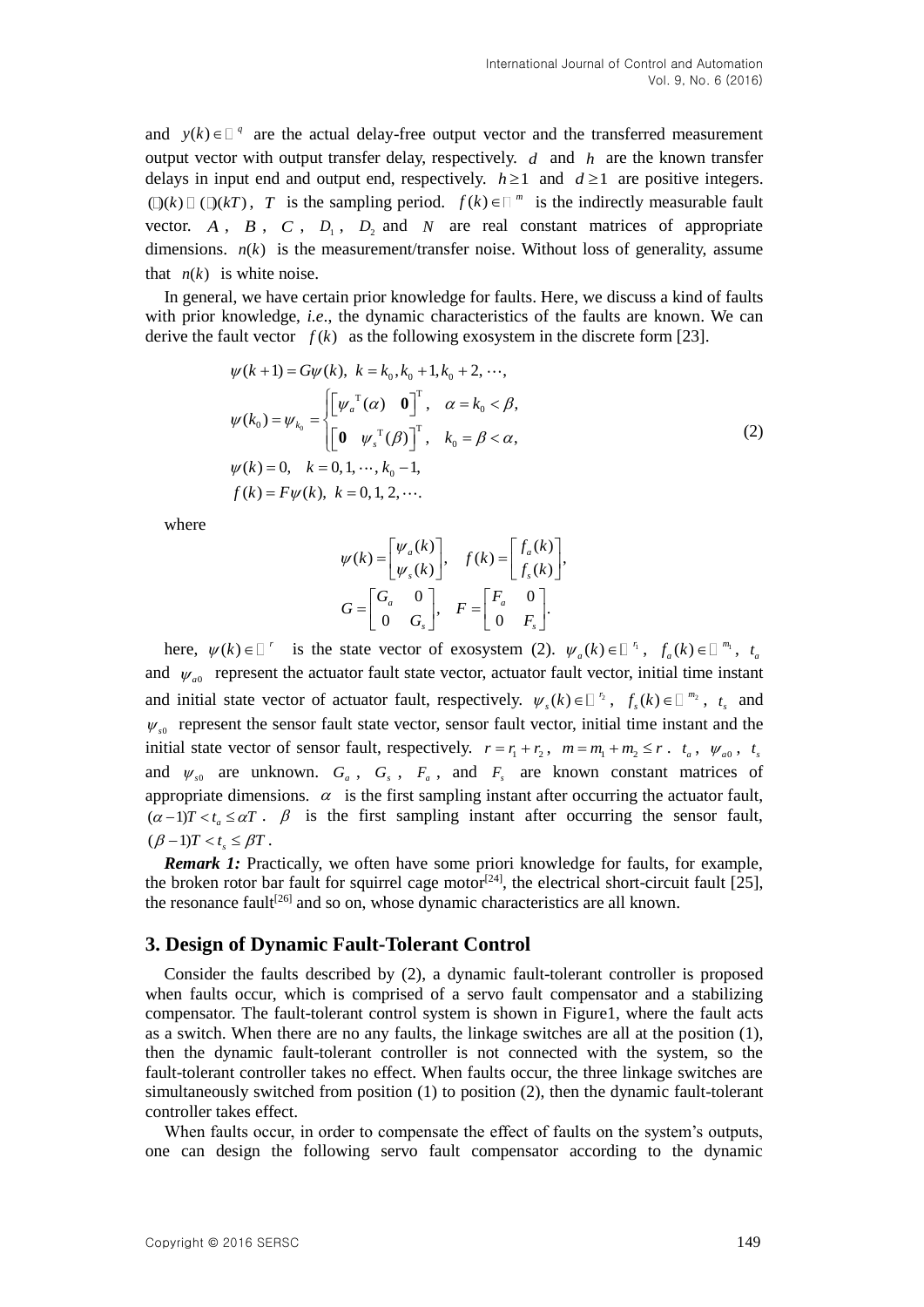International Journal of Control and Automation Vol. 9, No. 6 (2016)

characteristics of faults

$$
\psi_{w}(k+1) = G_{w}\psi_{w}(k) + B_{w}e(k),
$$
\n
$$
e(k) =\begin{cases}\nu_{0}(k) - y(k) = u_{0}(k) - y_{0}(k-h), \hat{f}(k) = 0 \\
u_{0}(k) - \hat{y}_{0}(k), \hat{f}(k) \neq 0\n\end{cases}
$$
\n
$$
\psi_{w}(0) = \psi_{w0},
$$
\n
$$
\overline{u}(k) =\begin{cases}\n0, \hat{f}(k) = 0, \\
C_{w}\psi_{w}(k), \hat{f}(k) \neq 0.\n\end{cases}
$$
\n(3)

where  $\psi_w(k) \in [t^{\prime}(t \leq r)]$  and  $\overline{u}(k) \in [t^{\prime}]$  are the state vector and output vector of the servo fault compensator, respectively.  $\psi_w(k)$  consists of non-asymptotically stable state vector of  $\psi(k)$ .  $u_0(k)$  and  $e(k)$  are the desirable input signal vector and the tracking error vector of the controlled system, respectively.  $\hat{y}_0(k)$  is the feedback transfer delay-free output, *i.e.*, the estimated  $y_0(k)$  without the output transfer delay.  $B_w$  is real constant matrices of appropriate dimensions, and  $C_w$  is the control gain of the servo fault compensator.



**Figure 1. Block Diagram of Control System**

When faults occur, the designed servo fault compensator puts into effect which is put in the forward channel before the fault action point to compensate the effect of faults.

*Remark 2:* The stability of the system will be influenced when there exist transfer delays. The existence of output transfer delays usually results in the divergence of system if we use the actual delayed output  $y(k)$  as the output feedback. In order to solve the problem, we propose to restructure the delay-free output  $\hat{y}_0(k)$  instead of the delayed output  $y(k)$  as the input signal of the servo fault compensator.  $\hat{y}_0(k)$  is restructed in Section 5.

When the servo fault estimator takes into effect, the following stabilizing compensator simultaneously takes into effect which is constructed in order to realize the asymptotic stability of the control system

$$
u_1(k) = C_m x(k). \tag{4}
$$

where,  $u_1(k)$  and  $C_m$  are the output vector and control gain of the stabilizing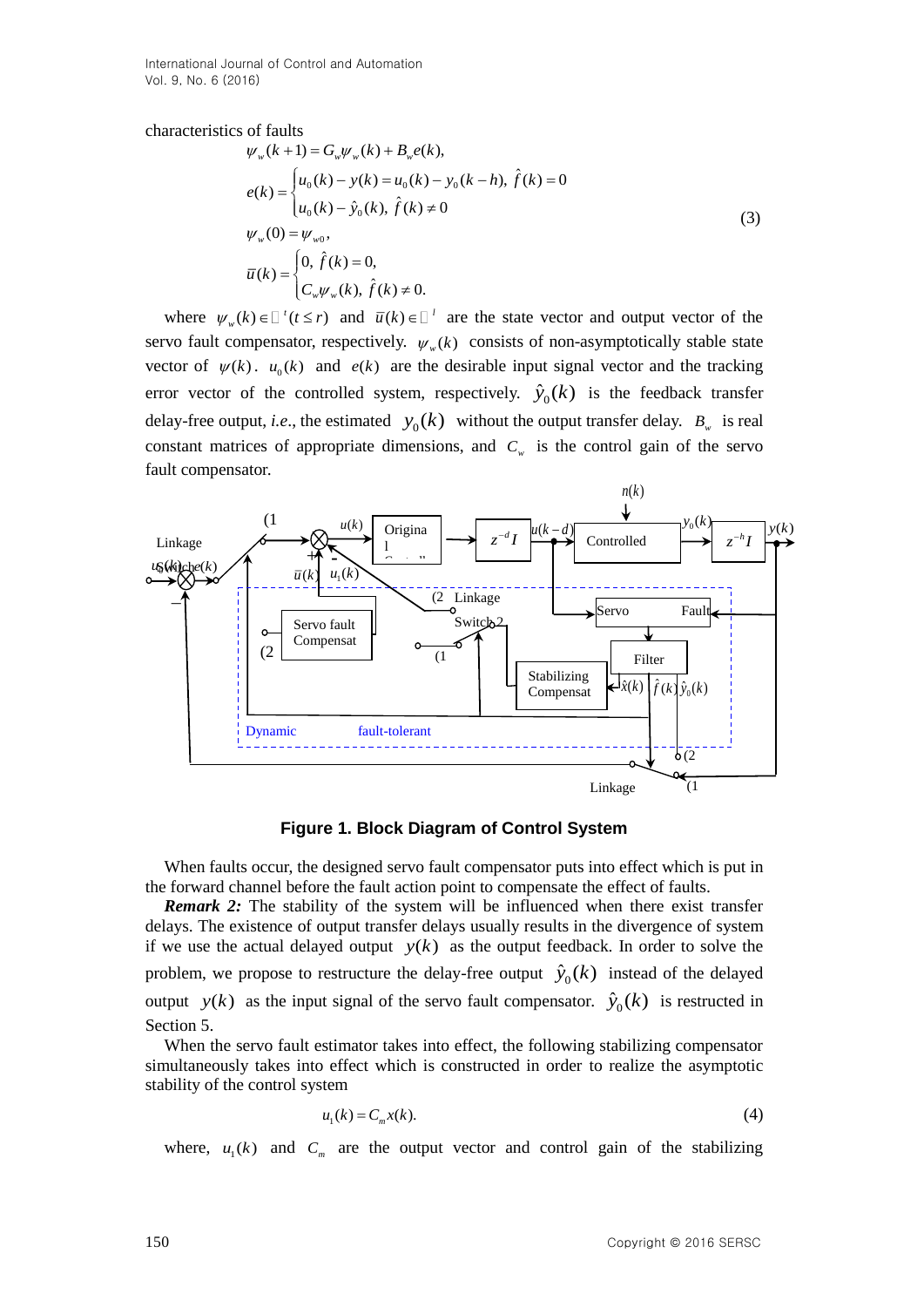compensator, respectively.

Based on (3) and (4), one will obtain the output  $u(k)$  of the fault-tolerant controller

$$
u(k) = u_0(k) - \hat{y}_0(k) + \overline{u}(k) - u_1(k) = u_0(k) - \hat{y}_0(k) + C_w \psi_w(k) - C_m x(k).
$$
 (5)

Substituting (1) and (3) into (5), one obtains the dynamic fault-tolerant control law

$$
\varphi(k+1) = A_3 \varphi(k) + B_2 \varphi(k-d) + B_3 (u_0(k) - \hat{y}_0(k)) + D_{01} f(k),
$$
  
\n
$$
u(k) = \begin{cases} u_0(k) - y(k), f(k) = 0, \\ u_0(k) - \hat{y}_0(k) + K \varphi(k), f(k) \neq 0. \end{cases}
$$
\n(6)

where

$$
\varphi(k) = \begin{bmatrix} x(k) \\ \psi_w(k) \end{bmatrix}, \quad A_3 = \begin{bmatrix} A & 0 \\ 0 & G_w \end{bmatrix}, \quad B_2 = \begin{bmatrix} -BC_m & BC_w \\ 0 & 0 \end{bmatrix},
$$

$$
B_3 = \begin{bmatrix} 0 \\ B_w \end{bmatrix}, \quad D_{01} = \begin{bmatrix} D_1 \\ 0 \end{bmatrix}, \quad K = \begin{bmatrix} -C_m & C_w \end{bmatrix}.
$$

From (6) ,one can see that the dynamic fault-tolerant control law is physically unrealizable. The reasons lie in: (i)  $u(k)$  comprises the system state vector  $x(k)$ , which maybe isn't practical physical variables and can't be directly measured or is practical physical variable but the measurement cost is expensive; (ii)  $\hat{y}_0(k)$  is the *k*th instant delay-free output, but we can't directly obtain it due to the existing of the output measurement/transfer delay; (iii) Fault-tolerant control law is switched according to  $f(k)$ , but  $f(k)$  is unknown and can't be directly measured. As we all know, it is difficult to solve the physically unrealizable problem due to the existence of transfer delays. So we firstly introduce the following delay-free transformation approach.

# **4. Functional-Based Delay-Free Transformation**

Let  $w(k) = \begin{bmatrix} x(k)^T & \psi(k)^T \end{bmatrix}^T$ . Integrating (1) with (2), we have the following state space expression

$$
w(k+1) = A_1 w(k) + B_1 u(k-d), \quad k = 0, 1, 2, \cdots,
$$
  
\n
$$
w(0) = \left[ x_0^T, \psi(0)^T \right]^T,
$$
  
\n
$$
u(k) = 0, \quad k = -d, -d + 1, \cdots, -1,
$$
  
\n
$$
y_0(k) = C_1 w(k),
$$
  
\n
$$
y(k) = \begin{cases} y_0(k-h) + Nn(k), & k = h, h+1, h+2, \cdots, \\ 0, & k = 0, 1, \cdots, h-1. \end{cases}
$$
\n(7)

where

$$
A_1 = \begin{bmatrix} A & D_1 F \\ 0 & G \end{bmatrix}, B_1 = \begin{bmatrix} B \\ 0 \end{bmatrix}, C_1 = \begin{bmatrix} C & D_2 F \end{bmatrix}.
$$

From the system (7), one can obtain

$$
w(k) = A_1^k w(0) + \sum_{i=0}^{k-1} A_1^{k-i-1} E u(i) - \sum_{i=k-d}^{k-1} A_1^{k-i-1} E u(i),
$$
  
\n
$$
y(k) = H \left[ A_1^k w(0) + \sum_{i=0}^{k-h-1} A_1^{k-i-1} E u(i) - \sum_{i=k-d-h}^{k-h-1} A_1^{k-i-1} E u(i) \right] + Nn(k), \quad k = h, h+1, h+2, \cdots.
$$
\nwhere\n
$$
y(k) = \sum_{i=0}^{k-1} A_i^{k-i-1} E u(i) - \sum_{i=k-d-h}^{k-h-1} A_i^{k-i-1} E u(i) + Nn(k), \quad k = h, h+1, h+2, \cdots.
$$
\n(8)

$$
E = A_1^{-d} B_1, \quad H = C_1 A_1^{-h}.
$$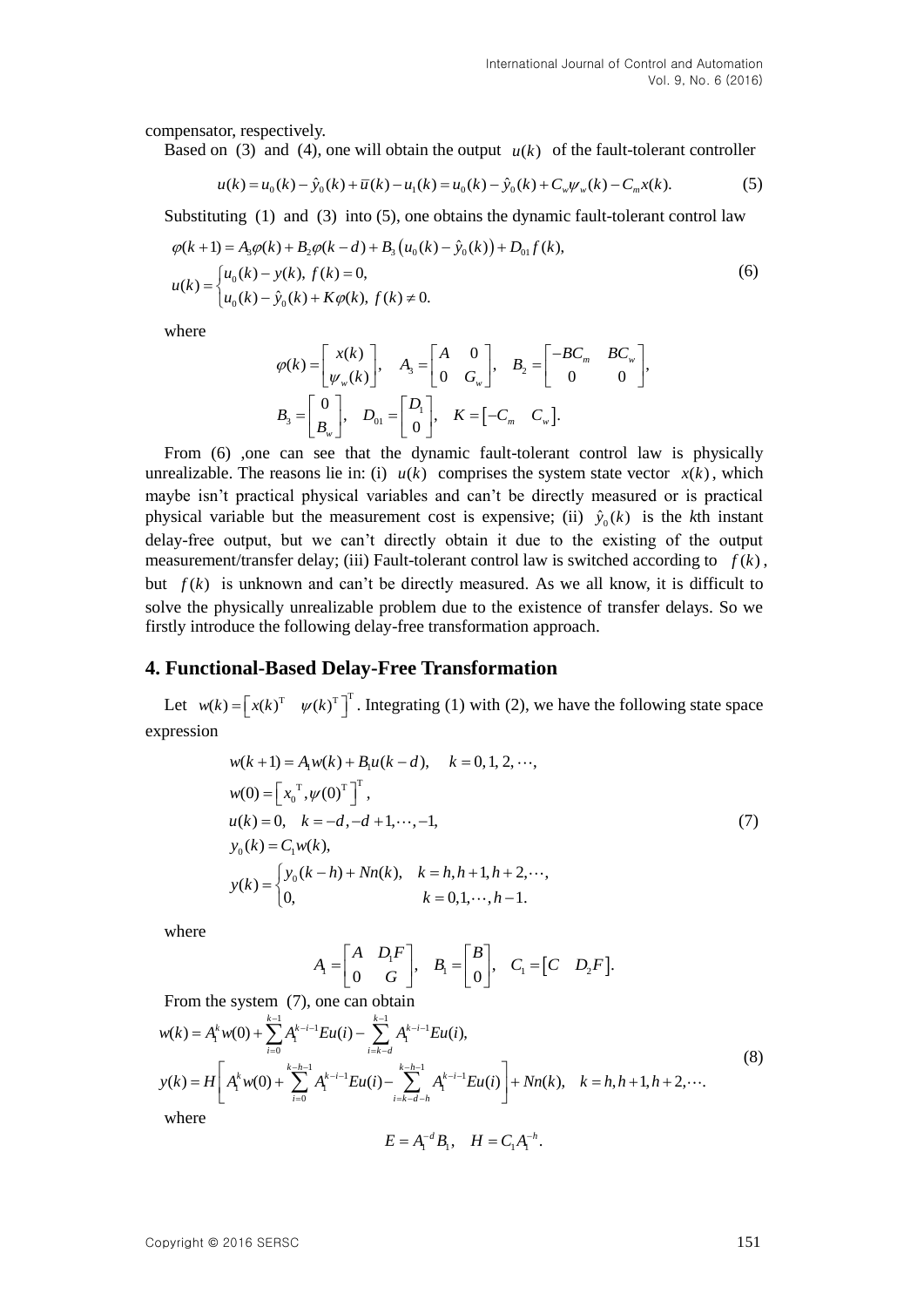In order to transform the system with transfer delays into one in delay-free form, one introduces the following functional-based delay-free transformations

$$
z(k) = w(k) + \sum_{i=k-d}^{k-1} A_i^{k-i-1} Eu(i),
$$
  
\n
$$
\eta(k) = y(k) + H \sum_{i=k-d-h}^{k-1} A_i^{k-i-1} Eu(i) - Nn(k), \quad k = h, h+1, h+2, \cdots.
$$
  
\nBased on (8) and (9), one rewrites (7) as  
\n
$$
z(k+1) = A_i z(k) + Eu(k), \quad k = 0, 1, 2, \cdots,
$$
  
\n
$$
z(0) = w(0),
$$
  
\n
$$
u(k) = 0, \quad k = -d, -d+1, \cdots, -1,
$$
  
\n
$$
\eta(k) = Hz(k), \quad k = 0, 1, 2, \cdots,
$$
  
\n
$$
y(k) = \begin{cases} \eta(k) - H \sum_{i=k-d-h}^{k-1} A_i^{k-i-1} Eu(i) + Nn(k), & k = h, h+1, h+2, \cdots, \\ 0, & k = 0, 1, \cdots, h-1. \end{cases}
$$
\n(10)

#### **5. Physically Realizable Fault-tolerant Control**

In order to solve the physically unrealizable problem of fault-tolerant control, we propose to reconstruct output information by structuring a servo fault estimator which can estimate the state vector, delay-free output vector, and the fault vector. Firstly, we construct a nonsingular matrix

$$
Q = \left[ H_{\perp}^{\mathrm{T}} \quad H^{\mathrm{T}} \right]^{\mathrm{T}} \in \square^{(n+r) \times (n+r)}.
$$

where  $H_{\perp} \in \mathbb{D}^{(n+r-q)\times(n+r)}$  is the orthogonal complement of H. Let  $P = Q^{-1} = [P_1 \quad P_2],$ 

 $P_1 = \begin{bmatrix} P_{11}^T & P_{21}^T \end{bmatrix}^T \in \square^{(n+r)\times (n+r-q)}$ ,  $P_2 = \begin{bmatrix} P_{21}^T & P_{22}^T \end{bmatrix}^T \in \square^{(n+r)\times q}$ ,  $P_{21} \in \square^{r\times (n+r-q)}$ ,  $P_{22} \in \square^{r\times q}$ . About the design of the dynamic fault-tolerant controller, the following theorem is given.

*Theorem 1:* Consider system (1) with transfer delays and faults described by (2). Assume that the pair  $(C_1, A_1)$  is completely observable, then there exists a feedback gain

Assume that the plan 
$$
(C_1, A_1)
$$
 is completely observed, then there exists a feedback gain  
matrix  $L \in [{}^{(n+r-q)xq}$ , such that the following system is a physically realizable dynamic  
fault-tolerant controller with servo fault estimator:  

$$
\hat{\mu}(k+1) = (H_1^T - LH) \left[ A_1 P_1 \hat{\mu}(k) + A_1 (P_1 L + P_2) \left( y(k) + H \sum_{i=k-d-h}^{k-1} A_1^{k-i-1} E u(i) - Nn(k) \right) + E u(k) \right],
$$

$$
\hat{x}(k) = P_{11} \hat{\mu}(k) + (P_{11} L + P_{12}) \left( y(k) + H \sum_{i=k-d-h}^{k-1} A_1^{k-i-1} E u(i) - Nn(k) \right) - \left[ I \mid 0 \right] \left( \sum_{i=k-d}^{k-1} A_1^{k-i-1} E u(i) \right),
$$

$$
\hat{\psi}(k) = P_{21} \hat{\mu}(k) + (P_{21} L + P_{22}) \left( y(k) + H \sum_{i=k-d-h}^{k-1} A_1^{k-i-1} E u(i) - Nn(k) \right) - \left[ 0 \mid I \right] \left( \sum_{i=k-d}^{k-1} A_1^{k-i-1} E u(i) \right),
$$

$$
\hat{f}(k) = F \hat{\psi}(k),
$$

$$
\hat{y}_0(k) = C \hat{x}(k) + D_2 \hat{f}(k),
$$

$$
y_0(k) = C \hat{x}(k) + D_2 \hat{f}(k),
$$

$$
u(k) = \begin{cases} u_0(k) - y(k), \hat{f}(k) = 0, \\ u_0(k) - \hat{y}_0(k) + C_w \psi_w(k) - C_m \hat{x}(k), \hat{f}(k) \neq 0. \end{cases}
$$
(11)

where  $\hat{\mu}(k)$ ,  $\hat{x}(k)$ ,  $\hat{\psi}(k)$ ,  $\hat{y}_0(k)$ , and  $\hat{f}(k)$  are the state vector of the dynamic fault-tolerant controller, estimated state vector of controlled plant, diagnosed fault state vector, estimated delay-free output vector, and estimated fault vector, respectively. *L* is the feedback gain matrix of fault-tolerant controller. *<sup>I</sup>* and **0** denote the identity matrix and zero matrix, respectively.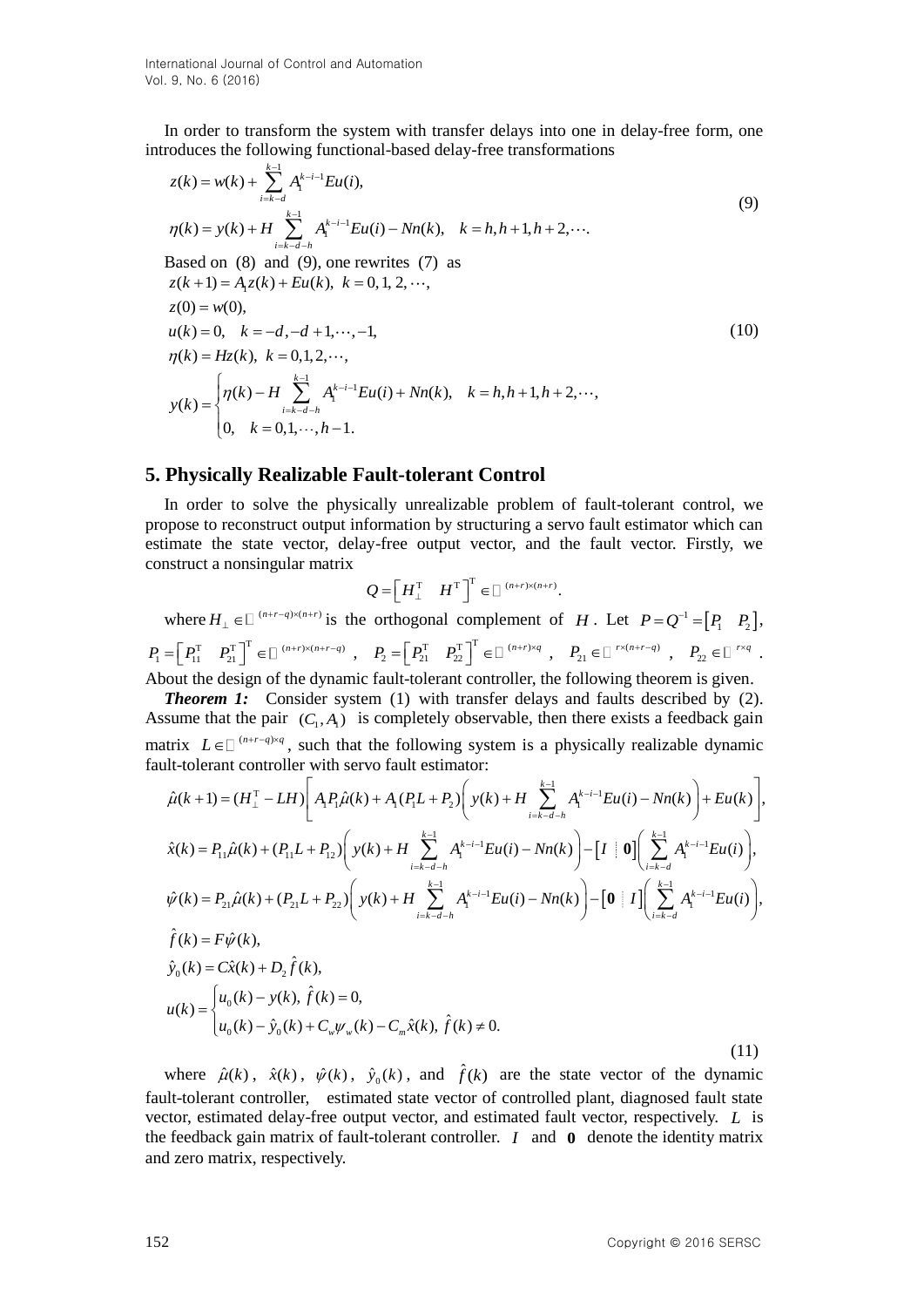*Proof:*Let

$$
\overline{z}(k) = Qz(k) = \begin{bmatrix} \overline{z}_1(k) \\ \overline{z}_2(k) \end{bmatrix}
$$
 (12)

where ( ) 1 1 ( ) *<sup>n</sup> <sup>r</sup> <sup>q</sup> <sup>z</sup> k* , 1  $\overline{z}_2(k) \in \Box$  <sup>q×1</sup>. one has

$$
z(k) = P_1 \overline{z}_1(k) + P_2 \overline{z}_2(k). \tag{13}
$$

Then system (10) is rewritten as

$$
\overline{z}_{1}(k+1) = H_{\perp}^{T} A_{1} P_{1} \overline{z}_{1}(k) + H_{\perp}^{T} A_{1} P_{2} \overline{z}_{2}(k) + H_{\perp}^{T} E u(k),
$$
\n
$$
\overline{z}_{2}(k+1) = H A_{1} P_{1} \overline{z}_{1}(k) + H A_{1} P_{2} \overline{z}_{2}(k) + H E u(k),
$$
\n
$$
\eta(k) = \overline{z}_{2}(k),
$$
\n
$$
y(k) = \begin{cases}\n\eta(k) - H \sum_{i=k-d-h}^{k-1} A_{1}^{k-i-1} E u(i) + N n(k), & k = h, h+1, h+2, \cdots, \\
0, & k = 0, 1, \cdots, h-1.\n\end{cases}
$$
\n(14)

Introducing a variable transformation

$$
\mu(k) = \overline{z}_1(k) - L\eta(k). \tag{15}
$$

where  $L$  is the feedback gain matrix. Then the system  $(14)$  becomes

$$
\mu(k+1) = (H_{\perp}^{T} - LH) \bigg[ A_{1}P_{\mu}(k) + A_{1}(P_{1}L + P_{2}) \bigg( y(k) + H \sum_{i=k-d-h}^{k-1} A_{i}^{k-i-1} Eu(i) - Nn(k) \bigg) + Eu(k) \bigg], \quad (16)
$$
  

$$
\overline{z}_{1}(k) = \mu(k) + L\eta(k).
$$

Substituting (16) into (13), one will obtain

$$
\mu(k+1) = (H_{\perp}^{T} - LH) \left[ A_{1}P_{1}\mu(k) + A_{1}(P_{1}L + P_{2}) \left( y(k) + H \sum_{i=k-d-h}^{k-1} A_{1}^{k-i-1} Eu(i) - Nn(k) \right) + Eu(k) \right]
$$
  
\n
$$
z(k) = P_{1}\mu(k) + (P_{1}L + P_{2})\eta(k).
$$
\n(17)

So we can construct a reduced-order fault estimator as follows  
\n
$$
\hat{\mu}(k+1) = (H_1^T - LH) \left[ A_1 P_1 \hat{\mu}(k) + A_1 (P_1 L + P_2) \left( y(k) + H \sum_{i=k-d-h}^{k-1} A_i^{k-i-1} E u(i) - Nn(k) \right) + E u(k) \right],
$$
\n
$$
\hat{z}(k) = P_1 \hat{\mu}(k) + (P_1 L + P_2) \left( y(k) + H \sum_{i=k-d-h}^{k-1} A_i^{k-i-1} E u(i) - Nn(k) \right).
$$
\n(18)

where  $\hat{\mu}(k)$  and  $\hat{z}(k)$  are the state vector and the output vector of the estimator (18), respectively.

Seperate the states of  $\hat{z}(k)$ , then one rewrites (18) as

$$
\hat{\mu}(k+1) = (H_{\perp}^{T} - LH) \left[ A_{1}P_{1}\hat{\mu}(k) + A_{1} (P_{1}L + P_{2}) \left( y(k) + H \sum_{i=k-d-h}^{k-1} A_{1}^{k-i-1} Eu(i) - Nn(k) \right) + Eu(k) \right],
$$
\n
$$
\hat{x}(k) = P_{11}\hat{\mu}(k) + (P_{11}L + P_{12}) \left( y(k) + H \sum_{i=k-d-h}^{k-1} A_{1}^{k-i-1} Eu(i) - Nn(k) \right) - \left[ I \mid \mathbf{0} \right] \left( \sum_{i=k-d}^{k-1} A_{1}^{k-i-1} Eu(i) \right), \quad (19)
$$
\n
$$
\hat{\psi}(k) = P_{21}\hat{\mu}(k) + (P_{21}L + P_{22}) \left( y(k) + H \sum_{i=k-d-h}^{k-1} A_{1}^{k-i-1} Eu(i) - Nn(k) \right) - \left[ \mathbf{0} \mid I \right] \left( \sum_{i=k-d}^{k-1} A_{1}^{k-i-1} Eu(i) \right),
$$
\n
$$
\hat{f}(k) = F\hat{\psi}(k).
$$

Replacing  $x(k)$  and  $f(k)$  of  $y_0(k)$  in (1) with the estimated  $\hat{x}(k)$  and  $\hat{f}(k)$  in (19), respectively, then we obtain the reconstructed delay-free output  $\hat{y}_0(k)$  of kth instant of (11). Replacing  $x(k)$  of (5) with the estimated  $\hat{x}(k)$  of (19), then one can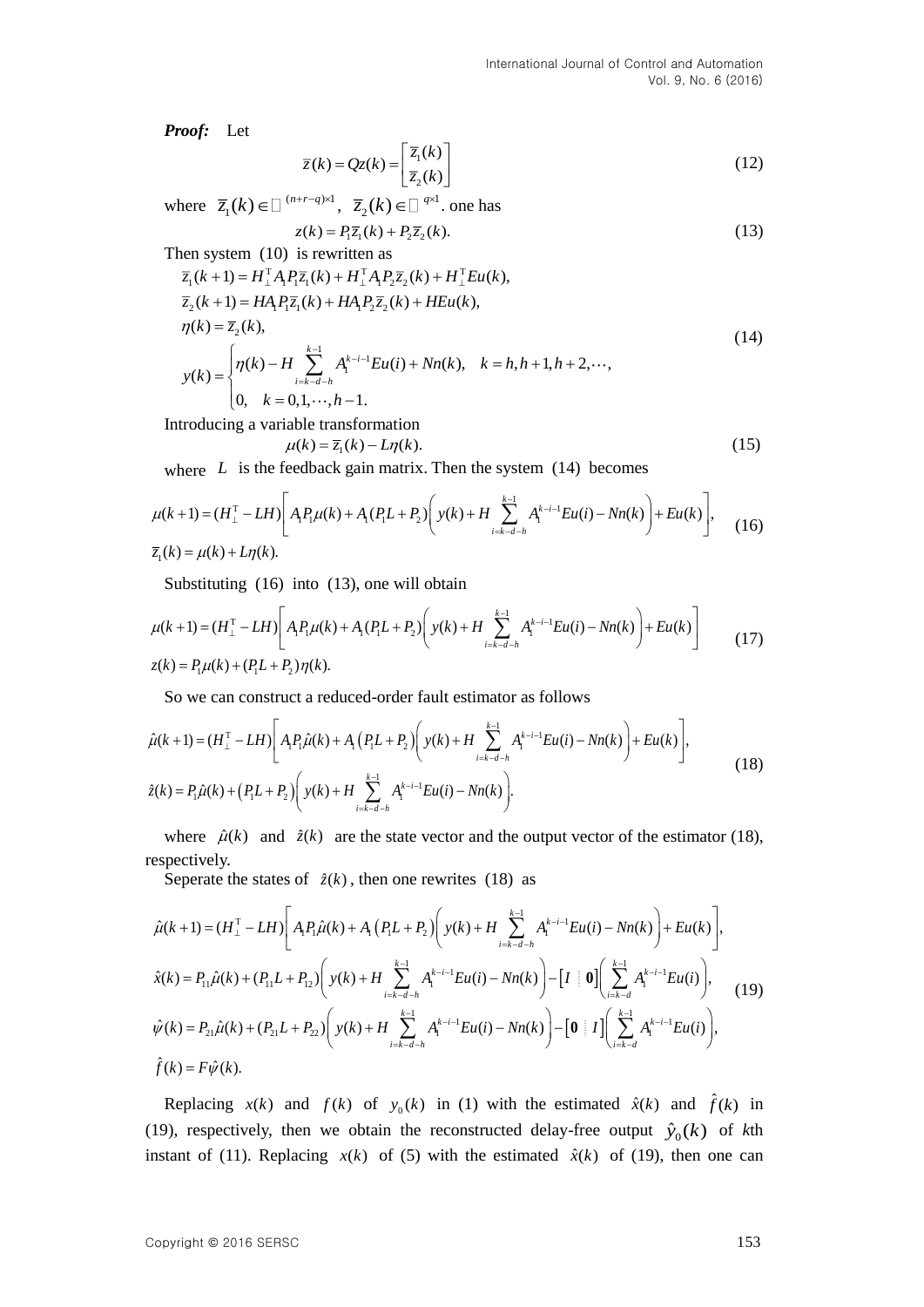obtain the dynamic fault-tolerant control law  $u(k)$  of (11).

Let the estimation error  $\tilde{\mu}(k) = \mu(k) - \hat{\mu}(k)$ , one obtains the estimation error equation

$$
\tilde{\mu}(k+1) = \left(H_{\perp}^{\mathrm{T}} A_{\mathrm{I}} P_{\mathrm{I}} - L H A_{\mathrm{I}} P_{\mathrm{I}}\right) \tilde{\mu}(k). \tag{20}
$$

Since  $(H, A<sub>1</sub>)$  is completely observable and  $A<sub>1</sub>$  is nonsingular, and noting that  $P<sub>1</sub>$  is the full column rank and  $P_1H_1^T = I$ , one obtains

$$
rank[(HA_{1}P_{1})^{T} (HA_{1}P_{1}H_{\perp}^{T}A_{1}P_{1})^{T} (HA_{1}P_{1}(H_{\perp}^{T}A_{1}P_{1})^{2})^{T} \cdots (HA_{1}P_{1}(H_{\perp}^{T}A_{1}P_{1})^{n+r-q-1})^{T}]^{T} = n+r-q
$$
 (21)

Then the pair  $(HA_1P_1, H_1^TA_1P_1)$  is completely observable. We can choose the estimator gain matrix L such that all the eigenvalues of the matrix  $(H_1^T - LH)A_1P_1$  are assigned to the expected positions of *Z* plane. So one can obtain

$$
\lim_{k \to \infty} \hat{\mu}(k) = \mu(k). \tag{22}
$$

Based on  $(17)$ ,  $(18)$  and  $(22)$ , one can obtain  $\lim_{k \to \infty} \hat{z}(k) = z(k).$  (23)

Based on (23) and (9), one will obtain

$$
\lim_{k \to \infty} (\hat{z}(k) - z(k)) = 0,
$$
  
\n
$$
\lim_{k \to \infty} (\hat{w}(k) - w(k)) = 0.
$$
\n(24)

*i.e*.,

$$
\lim_{k \to \infty} (\hat{x}(k) - x(k)) = 0,\n\lim_{k \to \infty} (\hat{\psi}(k) - \psi(k)) = 0,\n\lim_{k \to \infty} (\hat{w}(k) - w(k)) = 0.
$$
\n(25)

From formula (2) and (25), one can obtain

$$
\lim_{k \to \infty} \left( \hat{f}_a(k) - f_a(k) \right) = 0
$$
\n
$$
\lim_{k \to \infty} \left( \hat{f}_s(k) - f_s(k) \right) = 0
$$
\n(26)

where  $\hat{f}_a(k)$  and  $\hat{f}_s(k)$  are the diagnosed actuator fault vector and the diagnosed sensor fault vector, respectively.

*Remark 3:* According to introducing the functional-based delay-free transformation and constructing the servo fault estimator, we reconstruct the delay-free output  $\hat{y}_0(k)$  of *k*th instant and the variables which can't be directly measured according to using the delayed inputs and outputs. So the physically unrealizable problem of dynamic fault-tolerant control is solved.

# **6. A Simulation Example**

Consider the system with transfer delay and noise described by (1), where  
\n
$$
A = \begin{bmatrix} 0.9909 & 0.0861 \\ -0.1722 & 0.7326 \end{bmatrix}, \quad B = \begin{bmatrix} 0.1042 \\ 0.0771 \end{bmatrix},
$$
\n
$$
D_1 = \begin{bmatrix} 0.2084 & 0 \\ 0.1541 & 0 \end{bmatrix}, \quad x(0) = \begin{bmatrix} 0.3 & 0.2 \end{bmatrix}^T,
$$
\n
$$
C = \begin{bmatrix} 1 & 0 \end{bmatrix}, \quad D_2 = \begin{bmatrix} 0 & 1 \end{bmatrix}, \quad N = 1,
$$
\n
$$
d = 80, \quad h = 10, \quad T = 0.1.
$$
\n(27)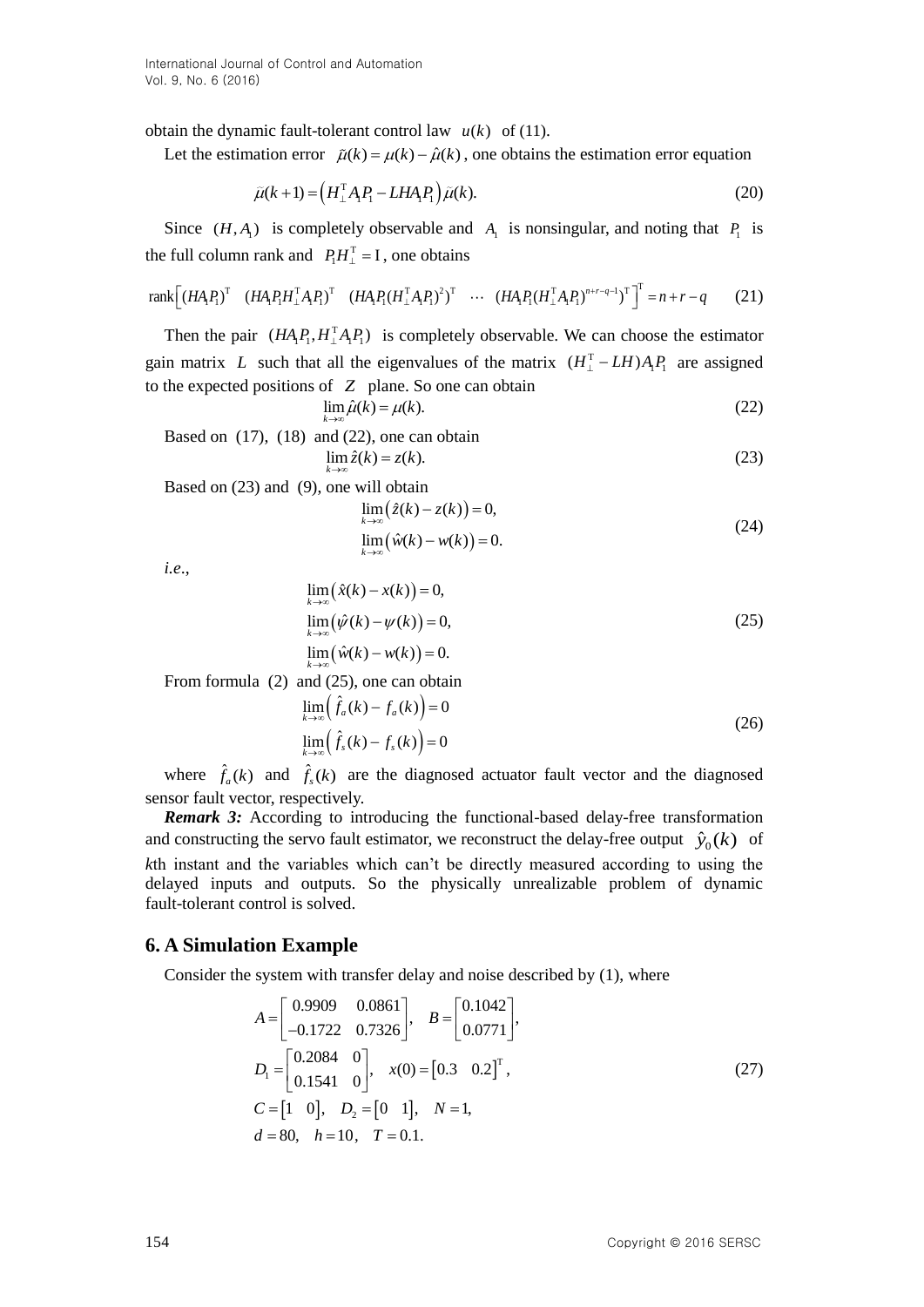Consider the fault  $f(k)$  described by (2), where

$$
G = \begin{bmatrix} 0.9950 & 0.0998 & 0 & 0 \\ -0.0998 & 0.9950 & 0 & 0 \\ 0 & 0 & 1 & 0.1 \\ 0 & 0 & 0 & 1 \end{bmatrix}, F = \begin{bmatrix} 0.1 & 0 & 0 & 0 \\ 0 & 0 & 0.05 & 0 \end{bmatrix},
$$
  
\n
$$
\psi_a(\alpha) = \begin{bmatrix} 1 & 0 \end{bmatrix}^T, \quad \psi_s(\beta) = \begin{bmatrix} 0 & 1 \end{bmatrix}^T,
$$
  
\n
$$
\alpha = 200, \quad \beta = 50.
$$
\n(28)

The poles of the servo fault estimator are assigned to  $0.9$ ,  $0.8 \pm j0.03$ ,  $0.9 \pm j0.04$ . According to Ackermann formula, one can obtain the gain matrix as the following

 $L = \begin{bmatrix} -2.3005 & 2.3721 & 9.1912 & 15.4071 & 154.1641 \end{bmatrix}^T$ .

The following servo fault compensator is designed which is described by (3) according to (28), where

$$
G_{w} = \begin{bmatrix} 0 & 1 & 0 & 0 \\ 0 & 0 & 1 & 0 \\ 0 & 0 & 0 & 1 \\ -1 & 3.99 & -5.98 & 3.99 \end{bmatrix}, \quad B_{w} = \begin{bmatrix} 0 \\ 0 \\ 0 \\ 1 \end{bmatrix}.
$$
 (29)

The poles of the servo fault compensator are assigned to  $0.8 \pm j0.01$ ,  $0.7 \pm j0.01$ . According to the pole assignment method, one can obtain the feedback gain matrix of the fault-tolerant controller as the following<br>  $K = [C_m : -C_w] = [5.3143 \quad 0.7749 : 1.0919 \quad -3.3649 \quad 3.4633 \quad -1.1905].$  (30) fault-tolerant controller as the following

$$
K = [C_m : -C_w] = [5.3143 \quad 0.7749 : 1.0919 \quad -3.3649 \quad 3.4633 \quad -1.1905]. \tag{30}
$$

The reference input signal of system (27) is  $u_0 = 5$ , and  $n(k)$  is the Gaussian white noise. The system's measurement output with disturbance is shown in Figure 2. The system's filtered measurement output is shown in Figure 3 when system (27) occurs the faults described by (28). The diagnosed actuator fault from the servo fault estimator and the actual actuator fault are shown in Figure 4, and the diagnosed sensor fault from the servo fault estimator and the actual sensor fault are shown in Figure 5. The state  $x_1(k)$ ,  $x_2(k)$  and measurement output are shown in Figure 6, Figure 7 and Figure 8, respectively.

Figure 2 and Figure 3 illustrate that there is a output transfer delay of 1 second in the output  $y(k)$ , and a sinusoidal form of fault and a ramp form of fault are superimposed to the system output at  $t = 21s$  and  $t = 6s$ , respectively. So we can infer that the actual faults occur at  $t = 20s$  and  $t = 5s$ , respectively. Figure 4 and Figure 5 illustrate that the servo fault estimator correctly estimates the sensor fault and the actuator fault. Figure 6 and Figure 7 illustrate that the servo fault estimator correctly estimates the states of system. Figure 8 illustrates that the output of the system is completely isolated from faults as  $k \rightarrow \infty$  after introducing the dynamic fault-tolerant control.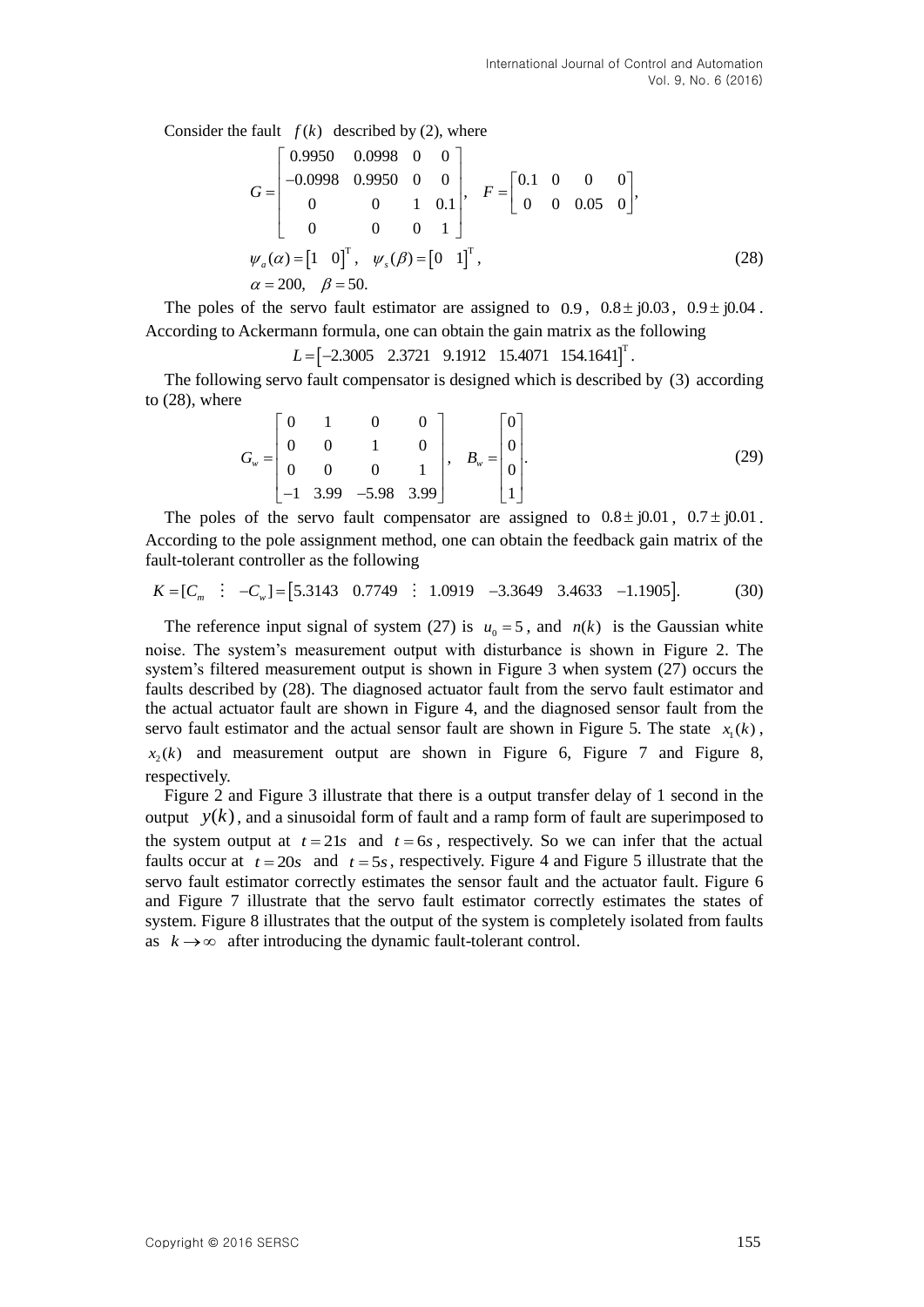

**Figure 2. Measurement Output**  $y(k)$ 



**Figure 3. Filtered Measurement Output**  $y(k)$ 



Figure 4. Diagnosed Actuator Fault  $\hat{f}_a(k)$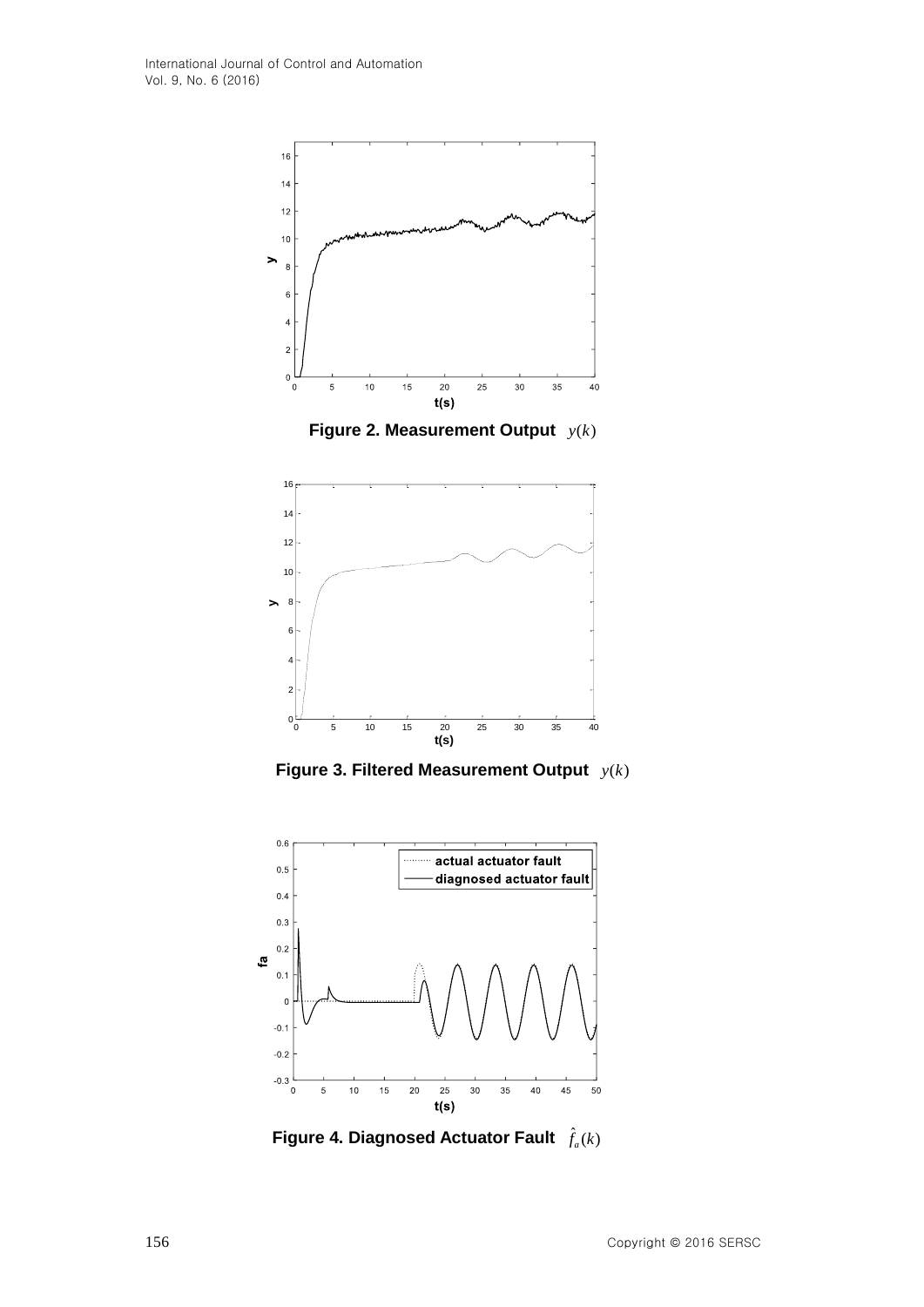

Figure 5. Diagnosed Sensor Fault  $\hat{f}_s(k)$ 



**Figure 6. Trajectories of State**  $x_1(k)$ 



**Figure 7. Trajectories of State**  $x_2(k)$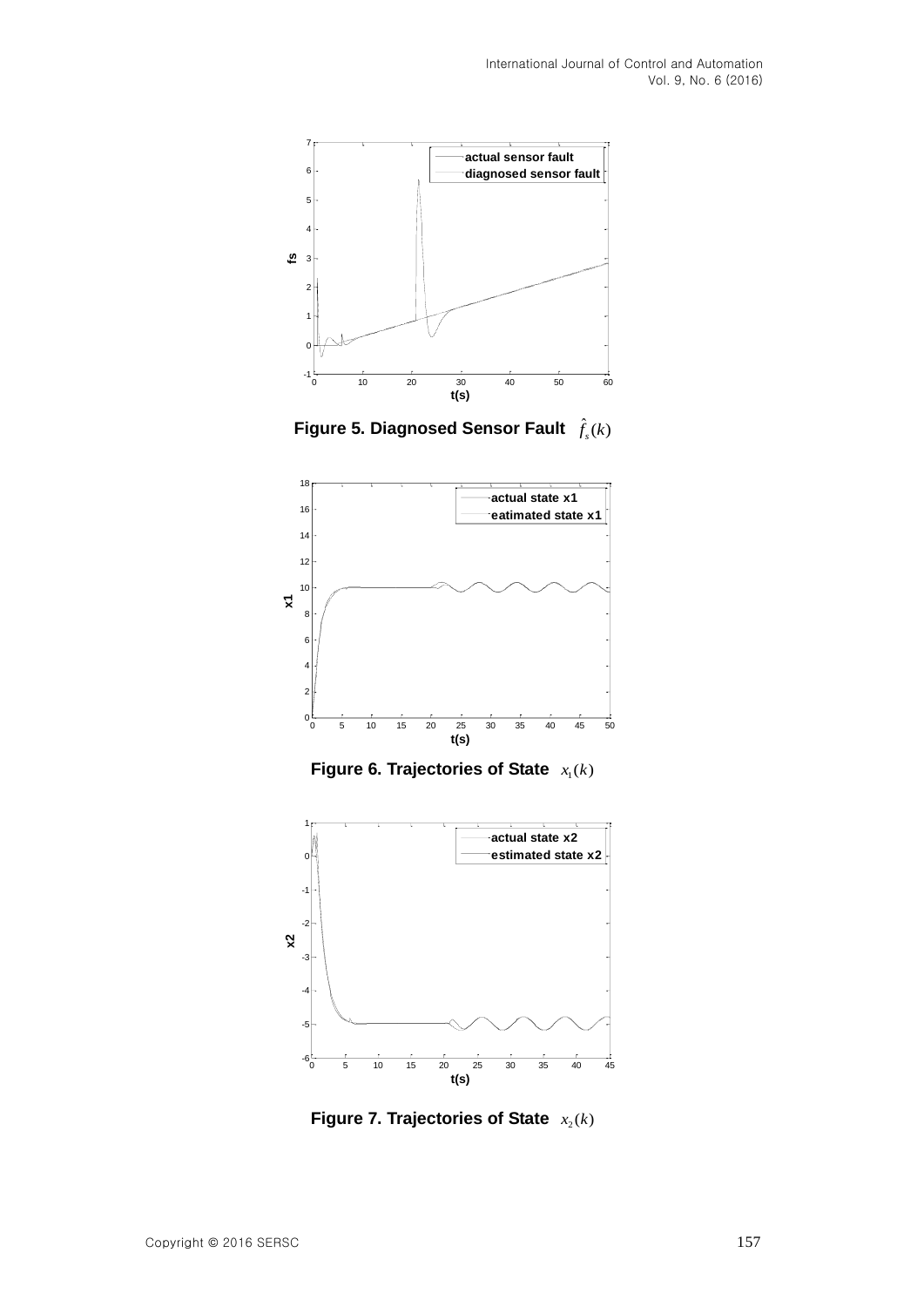

**Figure 8. Measurement Output**  $y(k)$  By Fault-Tolerance

# **7. Conclusions**

This paper has researched dynamic fault-tolerant control and fault diagnosis problem for systems with input and output transfer delays and measurement/transfer noises when a kind of faults with certain prior knowledge occur. A dynamic fault-tolerant controller is designed which includes two compensators by taking use of the known dynamic characteristics of faults. In order to solve the physically unrealizable problem of fault-tolerant control, a servo fault estimator is designed to reconstruct indirectly measurable system information and diagnose faults. Simulation results have demonstrated the feasibility and validity of the proposed scheme. The presented fault-tolerant control design approach and the idea of taking use of the priori knowledge can be extensively used in some other occasions.

# **Acknowledgments**

This study was supported by the National Natural Science Foundation of China under Grant 61374126 and 61379029, and Natural Science Foundation of Shandong Province (ZR2013FM021). We sincerely express our gratitude to Natural Science Foundation Commission for their long support, to the editors and the anonymous reviewers for their valuable comments and suggestions which help us to improve the quality of this paper.

# **References**

- [1] S. X. Ding, "Data-driven Design of Fault Diagnosis and Fault-tolerant Control Systems", Springer London Publisher, **(2014)**.
- [2] Y. Zheng, H. J. Fang and H. Wang, "Takagi-Sugeno fuzzy model-based fault detection for networked control systems with markov delays", IEEE Transactions on System, Man and Cybernetics, Part B: Cybernetics, vol. 36, no. 4, **(2006)**, pp. 924-929.
- [3] Q. Ding and M. Y. Zhong, "Design of robust fault detection filter for a class of linear Markovian jump systems with interval time-delay", Control and Decision, vol. 26, no. 5, **(2011)**, pp. 712-716.
- [4] Y. S. Nadia, H. Daniel and M. Philippe, "Non intrusive diagnosis of polymer electrolyte fuel cells by wavelet packet transform", International Journal of Hydrgen Energy, vol. 36, **(2011)**, pp. 740-746**.**
- [5] H. Yang, B. Jiang, M. Staroswiecki and Y. M. Zhang, "Fault recoverability and fault tolerant control for a class of interconnected nonlinear systems", Automatica, vol. 54, **(2015)**, pp. 49-55.
- [6] B. L. Zhang, A. M. Feng and J. Li, "Observer-based optimal fault-tolerant control for offshore platforms", Computers & Electrical Engineering, vol. 40, no. 7, **(2014)**, pp. 2204-2215.
- [7] Y. M. Zhang and J. Jiang, "Bibliographical review on reconfigurable fault-tolerant control systems", Annual Reviews in Control, vol. 32, no. 2, **(2008)**, pp. 229-252.
- [8] M. Mahmoud, J. Jiang and Y. Zhang, "Active Fault Tolerant Control Systems: Stochastic Analysis and Synthesis", Springer-Verlag, Berlin, **(2003)**.
- [9] Y. Tao, D. Shen, Y. Q. Wang and Y. Z. Ye, "Reliable  $H_{\infty}$  control for uncertain nonlinear discrete-time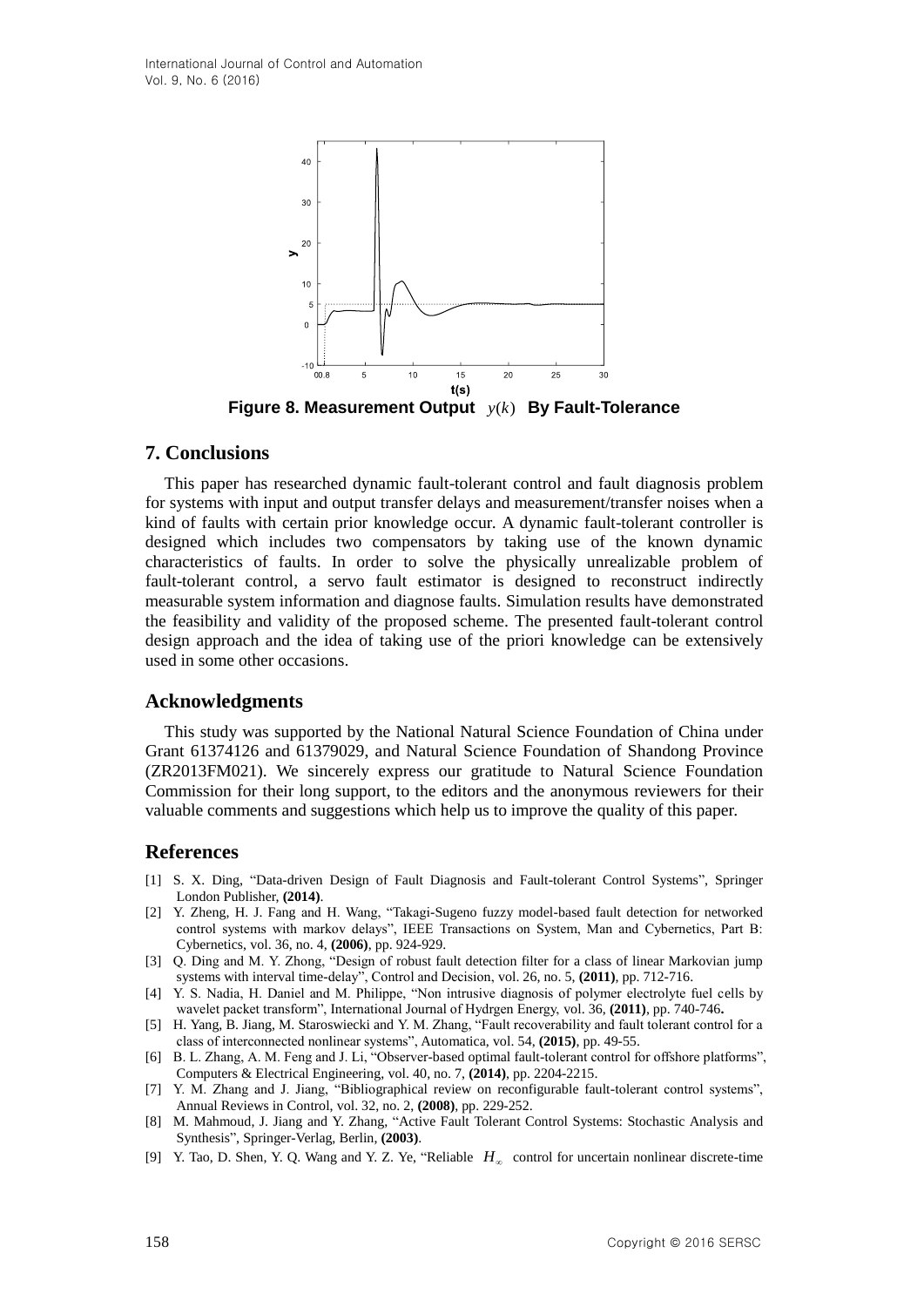systems subject to multiple intermittent faults in sensors and/or actuators. Journal of the Franklin Institute, vol. 352, no. 11, **(2015)**, pp. 4721-4740.

- [10] B. Tabbache, M. Benbouzid, A. Kheloui, J. M. Bourgeot and T. Cheng, "DSP-Based Sensor Fault Detection and Post Fault-Tolerant Control of an Induction Motor-Based Electric Vehicle", International Journal of Vehicular Technology, **(2012)**, pp. 1-7.
- [11] W. Chen and F. N. Chowdhury, "Analysis and detection of incipient faults in post-fault systems subject to adaptive fault-tolerant control", International Journal of Adaptive Control and Signal, vol. 22, no. 9, **(2008)**, pp. 815–832.
- [12] M. Khalili, X. D. Zhang, Y. C. Cao and J. A. Muse, "Distributed Adaptive Fault-Tolerant Consensus Control of Multi-Agent Systems with Actuator Faults", Annual conference of the prognostics and health management society, **(2015)**, pp. 1-8.
- [13] J. Li, G. Y. Tang, P. Zhang and J. Zou, "Observer-Based Fault Diagnosis and Self-Restore Control for Systems with Measurement Delays", Asian Journal of Control, vol. 14, no. 2, **(2012)**, pp. 1-7.
- [14] [M. Witczak,](http://scholar.cnki.net/result.aspx?q=%e4%bd%9c%e8%80%85%3a(Marcin+Witczak)&uid=WEEvREcwSlJHSldSdnQ0S200bGczMmlERUdGcGpIUGZhVHJyYXc4S25iOThxNitKOC9hZ2RodkErR1ZlQlk0PQ==) [V. Puig](http://scholar.cnki.net/result.aspx?q=%e4%bd%9c%e8%80%85%3a(Vicen%c3%a7+Puig)&uid=WEEvREcwSlJHSldSdnQ0S200bGczMmlERUdGcGpIUGZhVHJyYXc4S25iOThxNitKOC9hZ2RodkErR1ZlQlk0PQ==) and [S. M. de Oca,](http://scholar.cnki.net/result.aspx?q=%e4%bd%9c%e8%80%85%3a(Sa%c3%bal+Montes+de+Oca)&uid=WEEvREcwSlJHSldSdnQ0S200bGczMmlERUdGcGpIUGZhVHJyYXc4S25iOThxNitKOC9hZ2RodkErR1ZlQlk0PQ==) "A fault-tolerant control strategy for non-linear discrete-time systems: application to the twin-rotor system", International Journal of Control, vol. 86, no. 10, **(2013)**, pp. 1788-1799.
- [15] Y. Jin, J. Fu and Y. W. Jing, "Fault-tolerant control of a class of switched systems with strong structural uncertainties with application to haptic display systems", Neurocomputing, vol. 103, **(2013)**, pp. 143-148.
- [16] M. Sami and R. J. Patton, "Active fault tolerant control for nonlinear systems with simultaneous actuator and sensor faults", International Journal of Control, Automation and Systems, vol. 11, no.6, **(2013)**, pp. 1149-1161.
- [17] M. Buciakowski, M. de Rozprza-Faygel, J. Ocha lek and M. Witczak, "Actuator fault diagnosis and fault-tolerant control: Application to the quadruple-tank process", Journal of Physics: Conference Series, vol. 570, no.8, **(2014)**, pp. 1-10.
- [18] L. Kiltz, C. Join, M. Mboup and J. Rudolph, "Fault-tolerant control based on algebraic derivative estimation applied on a magnetically supported plate", Control Engineering Practice, vol. 26, **(2014)**, pp. 107-115.
- [19] Y. H. Hu, C. Gan, W. P. Cao, J. F. Zhang, W. H. Li and S. Finney, "Flexible Fault-Tolerant Topology for Switched Reluctance Motor Drives", IEEE Transactions on Power Electronics, DOI 10.1109/TPEL.2015.2477165.
- [20] J. Li, H. W. Gao, P. Zhang and D. R. Huang, "Fault Diagnosis and Optimal Fault-Tolerant Control for Systems with Delayed Measurements and States", International Journal of Control, Automation and Systems, vol. 10, no. 1, **(2012)**, pp. 150-157.
- [21] Z. W. Gao, C. Cecati and S. X. Ding, "A Survey of Fault Diagnosis and Fault-Tolerant Techniques—Part I: Fault Diagnosis With Model-Based and Signal-Based Approaches", IEEE Transactions on Industrial Electronics, vol. 62, no. 6, **(2015)**, pp. 3757-3767.
- [22] Z. W. Gao, C. Cecati and S. X. Ding, "A Survey of Fault Diagnosis and Fault-Tolerant Techniques—Part II: Fault Diagnosis With Knowledge-Based and Hybrid/Active Approaches", IEEE Transactions on Industrial Electronics, vol. 62, no. 6, **(2015)**, pp. 3768-3774.
- [23] J. Li and G. Y. Tang, "Fault Diagnosis for Networked Control Systems with Delayed Measurements and Inputs", IET Control Theory & Applications, vol. 4, no. 6, **(2010)**, pp. 1047–1054.
- [24] A. G. Luis, D. P. Oscar and M. S. Daniel, "Robust condition monitoring for early detection of broken rotor bars in induction motors", Expert Systems with Applications, vol. 38, no. 3, **(2011)**, pp. 2653-2660.
- [25] A. Y. Khrennikov, "Fault Detection of Electrical Equipment-Diagnostic Methods", International Journal of Automation and Control Engineering, vol. 2, no. 1, **(2013)**, pp. 19-27
- [26] J. T. Sawicki, X. Wu, G. Y. Baaklinit and A. L. Gyekenyesi, "Vibration-based crack diagnosis in rotating shafts during acceleration through resonance", Proceedings of SPIE, 5046, **(2003)**, pp. 1-10.

# **Authors**



**Juan Li**, she received her doctor degree from Ocean University of China in 2008. Her research interest covers fault diagnosis, fault-tolerant control and complex system control.